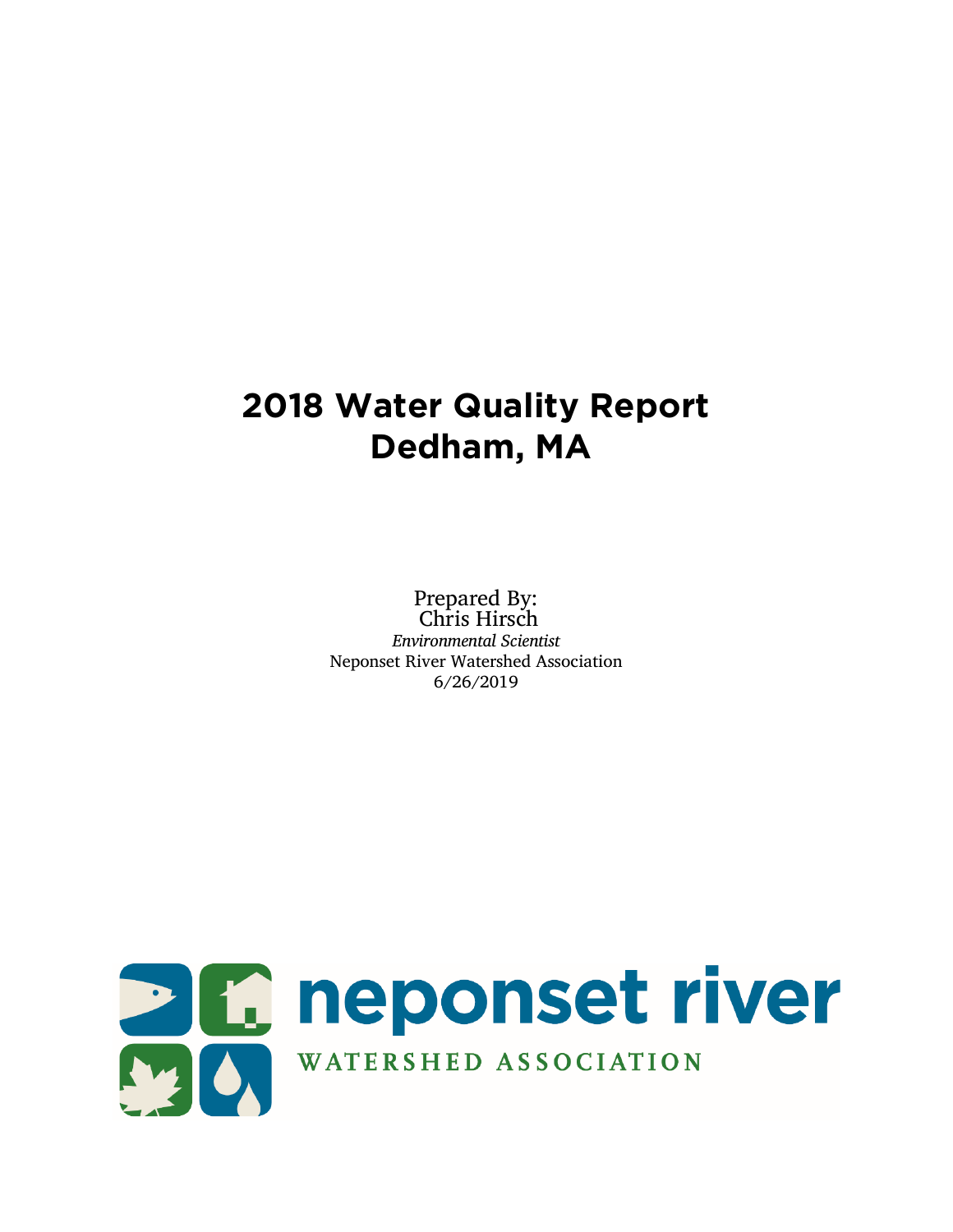## Introduction:

The Neponset River Watershed Association (NepRWA) has been collecting water quality data in Dedham and throughout the Neponset River watershed for 23 years. Samples are collected by volunteers through the Citizen Water Monitoring Network (CWMN) and by NepRWA staff through the Hotspot program.

There is one CWMN station within the town of Dedham. It is located on Mother Brook at Washington Street. This station is sampled once per month between May and October. Mother Brook is tested for *E.coli*, total phosphorus, pH, dissolved oxygen, temperature, orthophosphate, total nitrogen, and ammonia. The scope of this report is limited to *E.coli*, Total phosphorus, pH, and dissolved oxygen because these are the parameters that the state has defined water quality standards. Hotspots are tested for *E.coli*, ammonia, and surfactants.



**Figure 1: CWMN sampling sites within Dedham, MA**

The data gathered by CWMN volunteers are used to track the health of the Neponset River and its tributaries, and to locate pollution hotspots for follow-up sampling. Hotspot sampling in Dedham occurred just upstream of the CWMN site, near the transfer station. In each case, the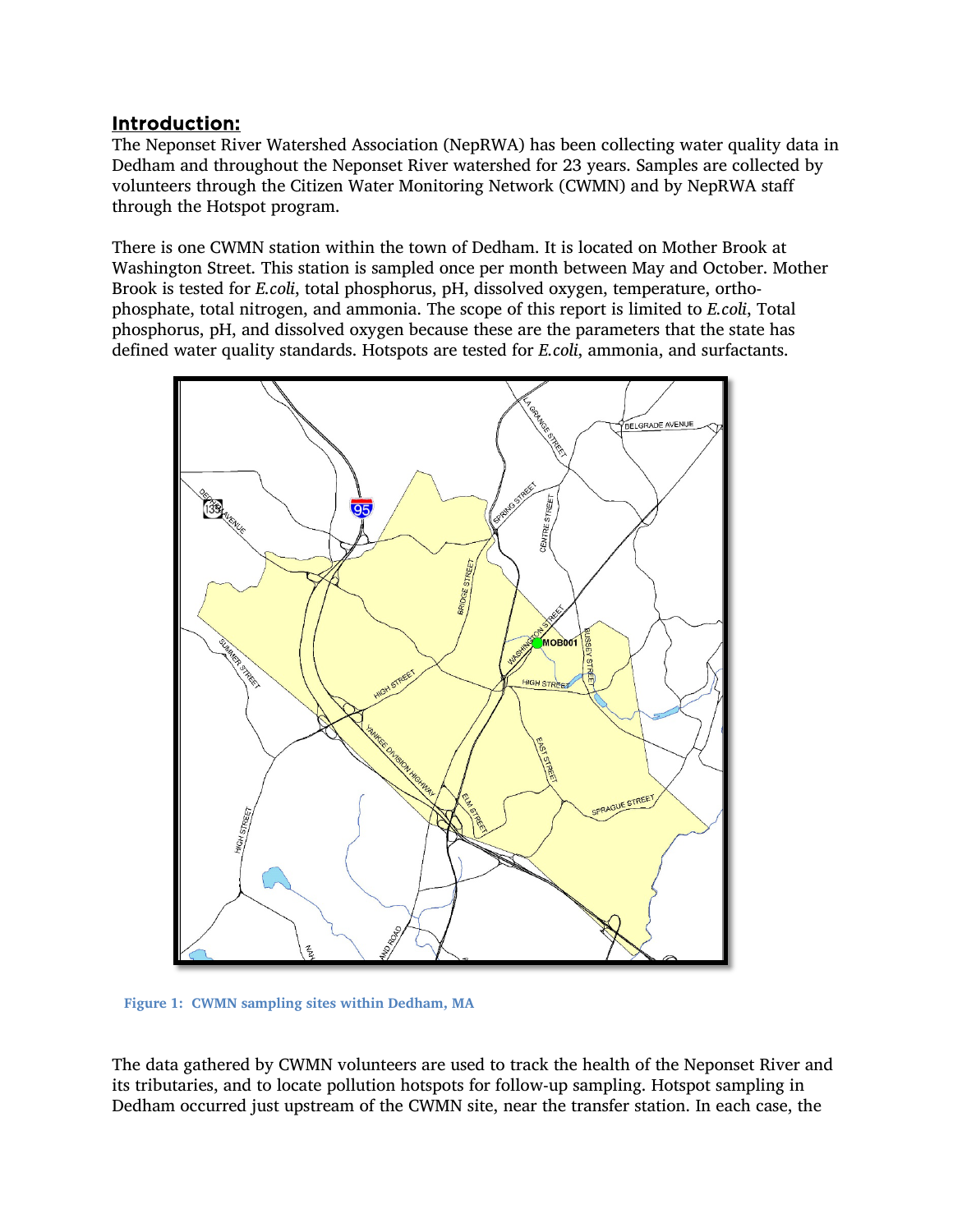goal of the Hotspot sampling was to locate potential sources of sewage contamination and/or gather more information about low dissolved oxygen issues.

This report is intended to provide a summary and interpretation of the results from CWMN 2018 and subsequent Hotspot sampling. The raw water quality data are available upon request.

## Dedham Water Quality Analysis

### E.coli

*E.coli* bacteria are used to assess a waterbody's suitability for human contact during recreational activities. They are often used as indicators of the presence of other more dangerous pathogens associated with human and animal waste. In Massachusetts there are two criteria for what is considered an acceptable level of *E.coli* within a Class B waterbody. For primary recreation no single sample shall exceed 235 Colony Forming Units (CFU) per 100 ml, and/or the geometric mean of at least 5 samples taken within the same season shall not exceed 126 CFU/100ml. For secondary recreation, the geometric mean of at least 5 samples taken within the same season shall not exceed 630 CFU/100ml.





Figure 2 suggests that *E.coli* concentrations have been slowly increasing over the past several years, and values spiked in 2018. Mother Brook met fishable/swimmable standards in 2010, 11, and 12, and met boatable standards in all other years except 2018 and 2009. In general *E.coli* concentrations have been fairly good over the past 10 years. However, the spike in *E.coli* concentrations in 2018 is cause for concern.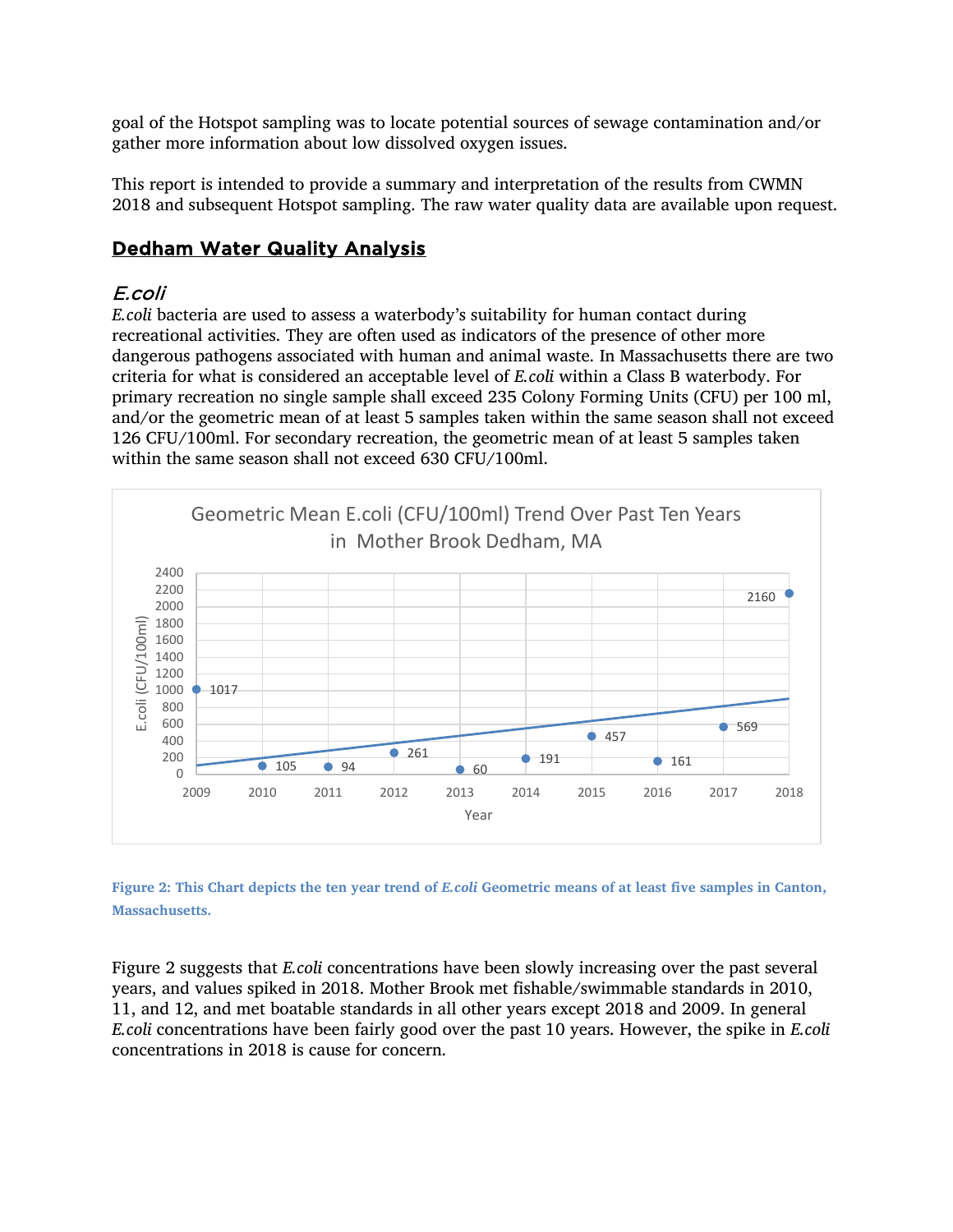Several factors are suspected in contributing to the spike in *E.coli* bacteria in 2018. We believe that discharges from the transfer station, a nearby goose colony, and stagnated flow during downstream dam maintenance may have caused a perfect storm of *E.coli* contamination. Hotspot sampling in 2016-2018 documented high *E.coli* loading coming from the Dedham Transfer Station during dry weather, and the town was subsequently notified.

Since Dedham was made aware of the issue, it has taken actions to sanitize the transfer station's drain system, restrict the processing of high pollutant load wastes, and restrict the use of sprinklers for dust control. Dedham is continuing to investigate the site, and monitor the outflow of the system. We are hopeful that these actions, coupled with restored flow upon completion of the dam repairs, will bring the *E.coli* counts in Mother Brook back to safer levels.

**Table 1: Geometric mean of** *E.coli* **concentrations (CFU/100ml) for at least five samples 2018 vs previous 10 year average**

| Site ID | <b>Average Geometric Mean of</b><br>E.coli (CFU/100ml) 2008-2017 | Geometric mean of E.coli<br>concentrations (CFU/100ml) 2018 |
|---------|------------------------------------------------------------------|-------------------------------------------------------------|
| MOB001  | 221                                                              | 2160                                                        |

Another factor contributing to the high *E.coli* values in 2018 was that there were more wet weather sampling days in 2018 than average. Table 2 below shows a strong positive correlation between *E.coli* concentrations and wet weather. However, it is worth noting that even during dry weather in 2018 this site had *E.coli* concentrations that were higher than the 10 year average which contains a combination of both wet and dry weather events (see Table 1). It is critical that we continue to watch these trends closely in order to determine if 2018 was an anomaly, and if the actions taken by Dedham will bring the *E.coli* levels back down to swimmable levels.

| Table 2: E.coli concentrations (CFU/100ml) during wet vs dry weather for E.coli in Dedham, MA for 2018 |  |  |  |  |  |
|--------------------------------------------------------------------------------------------------------|--|--|--|--|--|
|--------------------------------------------------------------------------------------------------------|--|--|--|--|--|

| <b>Total Number of Samples</b><br>Weather<br>2018 |  | <b>Geometric Mean E.coli Conc.</b><br>(cfu/100ml) |  |
|---------------------------------------------------|--|---------------------------------------------------|--|
| Drv                                               |  | 379                                               |  |
| Wet                                               |  | 12.306                                            |  |

## Phosphorus

Phosphorus is often the limiting nutrient in freshwater aquatic ecosystems, meaning that the level of available phosphorus in any given waterbody is directly linked to that waterbody's ability to support vegetation. This is important because too much phosphorus can lead to too much vegetation; especially algae which utilize phosphorus suspended in the water column. This process is called eutrophication. Eutrophication can result in crashes of dissolved oxygen (a critical resource required by all aquatic animals), unsightly and strong smelling algal blooms, destruction of important subaquatic plant communities through reduced light penetration, and harmful cyanobacteria blooms that can be lethally toxic to humans and pets.

The state of Massachusetts does not provide numerical phosphorus standards for classification of water quality impairments. Instead MassDEP uses a narrative standard that includes the EPA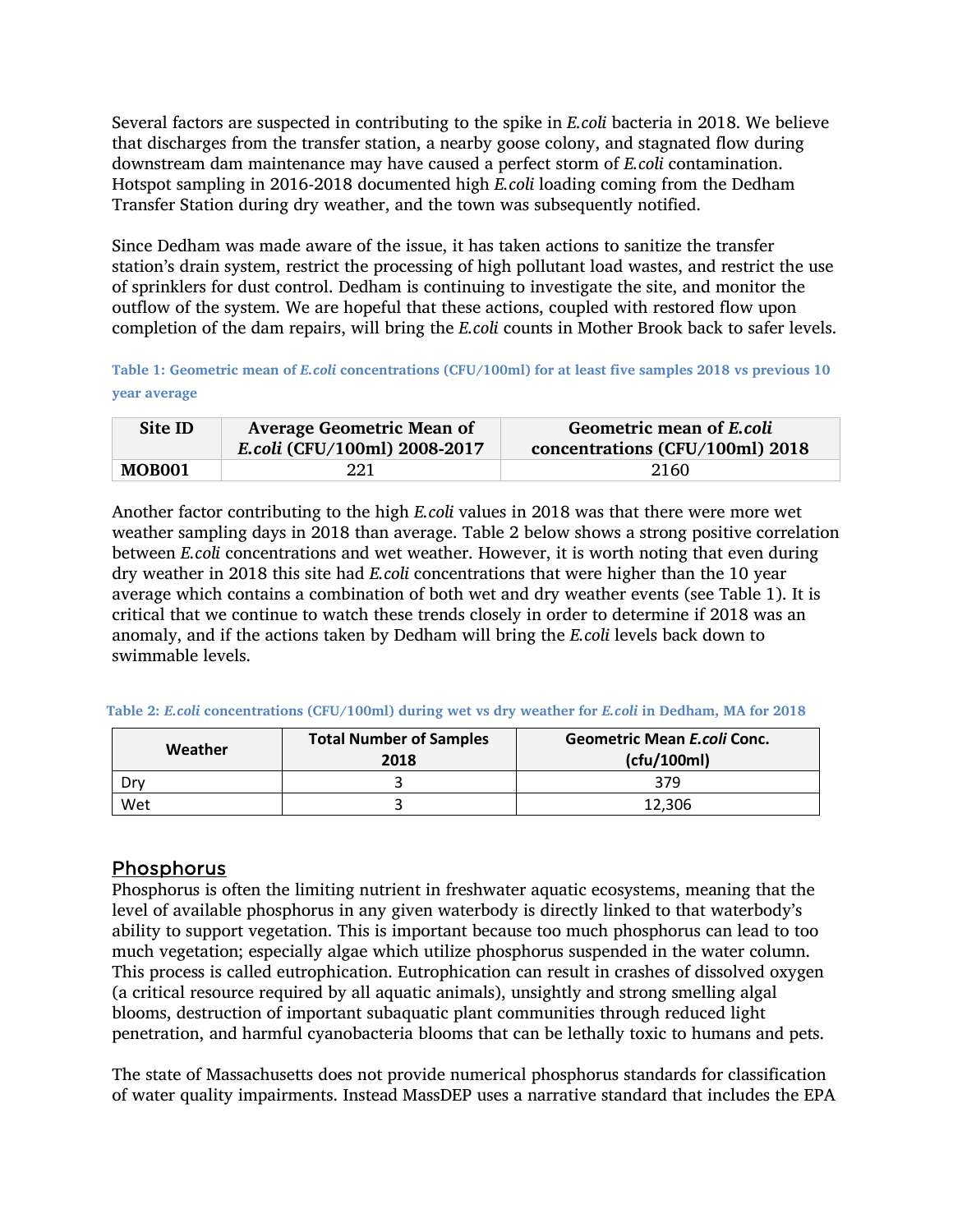gold book standard as well as dissolved oxygen problems and recorded presence of algal blooms. For the purpose of this report, we only used the EPA gold book standard to assess the presence of a phosphorus problem since we don't record algae data and phosphorus typically affects dissolved oxygen levels in ponds which we don't sample regularly in Dedham. The gold book standards states that Total Phosphorus levels should not exceed 0.025mg/l in ponds and 0.05 mg/l in streams.

| Site ID       | Dry Weather $(mg/L)$ | Wet Weather $(mg/L)$ | Combined $(mg/L)$ |
|---------------|----------------------|----------------------|-------------------|
| <b>MOB001</b> | 0.102605             | 0.055021             | 0.078813          |

**Table 3: Average Total Phosphorus concentrations during varying weather in Mother Brook 2018** 

Phosphorus loading can come from several sources including stormwater runoff, particularly runoff loaded with sediment or from over-fertilized lawns. Fallen leaves especially those fallen on impervious surfaces, concentrated in gutters, illegally dumped in riparian zones, or collected in catch basins can also contribute to phosphorus loading in stormwater. There are also common sources of phosphorus loading that are not associated with stormwater runoff, including: improperly maintained septic systems, illicit discharges, and internal loading through the release of phosphorus from sediments and dead aquatic plant material.

The data in table 3 suggest that Phosphorus levels were just slightly above the gold book threshold in 2018. They also suggest that stormwater runoff is not driving the higher levels of phosphorus at this site on Mother Brook. It's possible that phosphorus was being released from the sediments due to stagnant flows.

Structural and non-structural BMPs could help to reduce the concentrations of Phosphorus found locally. Educating residents and business owners about the proper disposal of yard waste, proper use of fertilizers, and keeping gutters clean will help address this issue. Other non-structural BMPs such as street vacuuming and regular catch basin cleaning will also help. Finally, structural BMP's that collect and filter out phosphorus before it reaches a water body would have a large positive impact on water quality.

# pH

pH is a measure of how acidic or basic something is. The pH of a waterbody is an important factor of habitat quality for aquatic life since water that is too acidic or too basic can be toxic. The pH of a waterbody also influences the behavior of nutrients, determining whether they will be made unavailable by bonding to free carbon in sediments or made available by being released from such bonds. The state of Massachusetts determined that the healthy range of pH for waterbodies in the state is 6.5-8.3.

**Table 4: Average pH values during varying weather in Mother Brook 2018**

| Site ID       | Dry Weather pH | Wet Weather pH | Combined pH |
|---------------|----------------|----------------|-------------|
| <b>MOB001</b> | 6.86           | 6.66           |             |